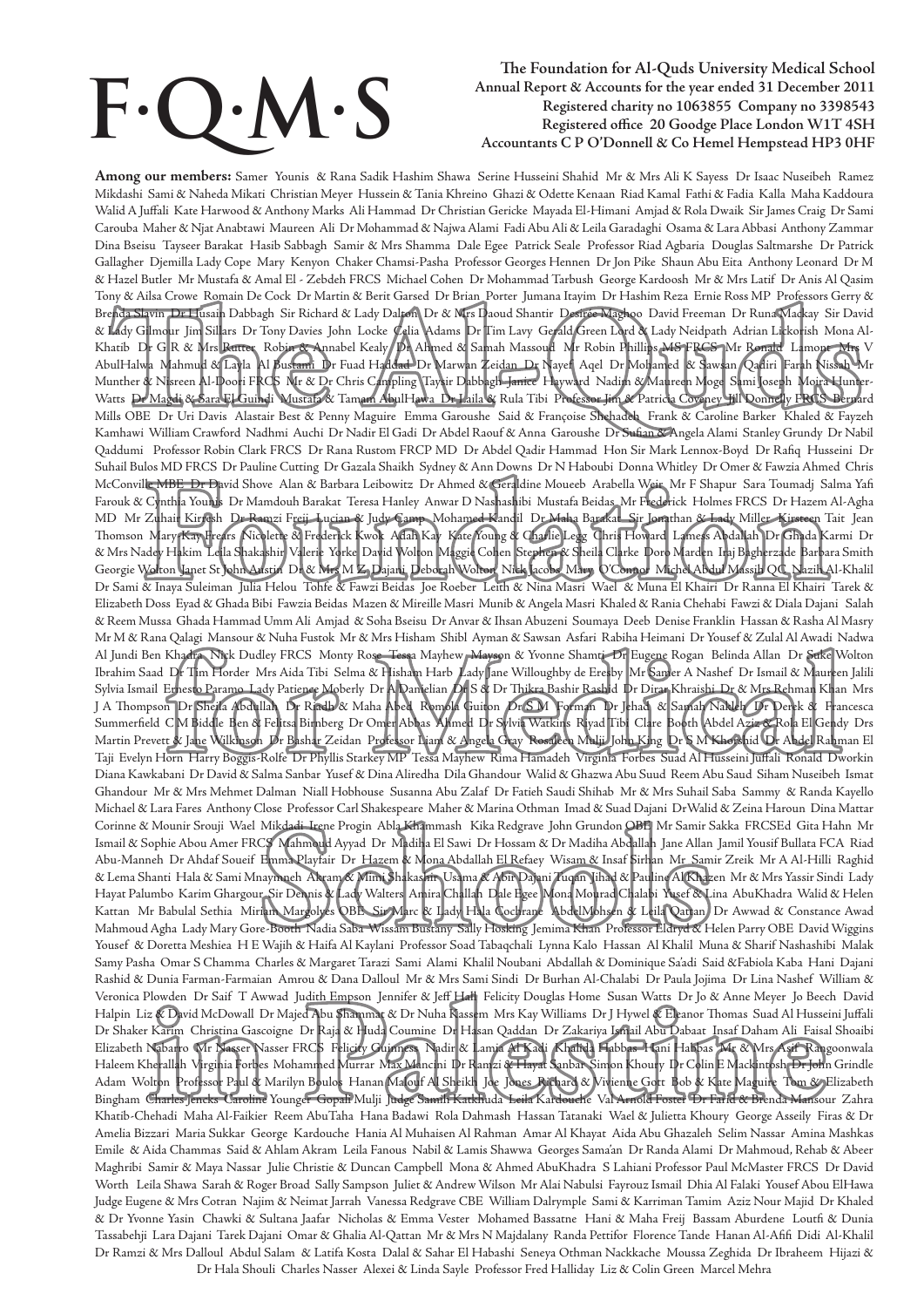#### **FQMS: The Al-Quds Foundation for Medical Schools in Palestine**

#### **REPORT OF THE TRUSTEES**

The Foundation for Al-Quds University Medical School (FQMS) was incorporated on 3 July 1997 as a company limited by guarantee No 3398543. FQMS received registration of its charitable status from the Charity Commissioners on 7 August 1997 with the registered charity number 1063835. The principal charitable objects of FQMS are for the advancement of education in the public field of medicine and in particular for the advancement of all aspects of the work of the Medical School at Al-Quds University.

At the time of formation this was the only Palestinian medical school: the charity has now extended its work to support schools in Gaza and Nablus. In recognition it has adopted a working name in addition to FQMS: The Al-Quds Foundation for Medical Schools in Palestine.

The accounts presented with this report cover the year to 31 December 2011. The thirteenth AGM of the Foundation on 19 May 2011 was kindly hosted by Mrs Dalia Salam Rishani & Mr Ramzi Rishani. The following trustees retired and were re-appointed: Mr Tony Leonard, Dr Ahmed Massoud, and Dr Saleem Haj Yahya. As provided by the articles of association, the remaining trustees continued to hold office, one third retiring in rotation at successive AGMs. The trustees for the period were Dr Mahmud Bustami, Dr Mohamed El-Tawil, Dr Fuad Haddad, Dr Saleem Haj-Yahia, Mr Anthony Leonard (treasurer), Dr Ahmed Massoud, Dr Lina Nashef (chair) and Mr Said Shehadeh. We reluctantly accepted the resignations of Mr David Wolton (chair and secretary), Mrs Sawsan Asfari and Mrs Mireille Masri, thanking them sincerely for all their help and support over the years. Mr Adam Wolton was elected by the trustees as FQMS secretary and Dr Jeanne Frossard was appointed officer for student affairs to replace Mrs Zina Jardaneh, who had ably carried out this role for many years. Dr Khaled Dawas attended some trustees meetings as observer. Meetings of the trustees in the year 2011 reported took place on January 19, March 15, May 13, July 12 and September 29.

FQMS continued to support internal and external faculty, the development of e-learning, external teachers and examiners, student electives, student accommodation, student debt relief, faculty training and postgraduate training in pathology (Egypt and Jordan), neuro-surgery (Southampton) and neurology (London and East Kent) and FQMS has also supported potential candidates for the renal training programme to allow them to reach the necessary stage for selection. Two candidates were selected for the paediatric and adult cardiology (Glasgow) postgraduate training programme and are due to start in 2012. Ninety nine fifth year students from Al Quds, An Najah, the Islamic University and Al Azhar Universities were supported by FQMS for their elective period outside Palestine, and we thank our colleague Dr Jeanne Frossard, for being the FQMS lead on this and other student affairs. We are particularly grateful to the students' host institutions and supervisors and to all who helped in their reception and placement. FQMS made transfers to help students who were in financial difficulty, who were otherwise unable to graduate, despite having fulfilled the requirements of the course. FQMS congratulates the Deans, Dr Hani Abdeen, Dr Anwar Dudin, Dr Mofeed Mokhallalati and Dr Suhail Madbak, and all their colleagues and students for continuing progress in the face of immense difficulties. Graduation took place in August 2011 of the 11th cohort of 40 students from Al-Quds-Jerusalem and 24 from Al-Azhar-Gaza.

FQMS is grateful to Mrs Nadia Hawileh who continued to manage the FQMS bank account at El Bireh for the support of student temporary accommodation during their clinical placements and other local expenses. Our thanks go to the Deans and their colleagues of the Medical Schools. FQMS supported visits to the different schools by the following: The Oxford team of ten doctors, led by Dr Nick Dudley, who focused on bedside teaching, and Dr

O'Brien who was part of the last of 9 virtually annual undergraduate neurology teaching teams. We are pleased to report that local faculty took on the neurology undergraduate teaching after 2011. FQMS also supported Dr Christopher Burns-Cox in his role as external examiner in An-Najah University.

The fundraising dinner held on November 4th 2011 at the Millennium Hotel, Mayfair, London was most generously supported by many FQMS members, and we received discounted organisational help from Mrs Claire Derrick, Event Management Consultant. The dinner was addressed by Sir Terence English, cardiothoracic surgeon and past President of the Royal College of Physicians. Music was provided by Ms Zeina Barhoum, Soprano, Mr Ehsan Emam (Oud) and Ms Patricia Williams (Piano). The auction was conducted by Nick Bonham. The evening did much to raise the public profile of FQMS, updating those present on the work of the charity and the difficulties faced by all. The dinner gathered more than £90,000, after expenses, in funds. We are specially grateful to the very capable Mrs Sara El Guindi who organised the raffle, the late Mrs Samira Hassassian, whose sad loss was marked on the occasion, and who had so generously, and in her last few weeks, donated a prize for the auction. A fellowship in acute pain management was launched in her name. We are also grateful to our long term supporter, 'Um Ali' (Ghada Hammad) and Dr Fathieh Saudi for their hard work in encouraging attendance. Mr Keith Bramich generously provided website support for fqms.org through the year. The chairman would also like to thank Mrs Zina Jardaneh, Mrs Ghalia and Mr Omar Qattan, Mrs Laila Qattan, Mrs Dalia Salaam Rishani, Mrs Sawsan Asfari, Mrs Juliet Schubart, Mrs Margharita and Rita Lenonard, Mrs Muna Nashashibi, Mr Ahmad Hajj, , Mrs Mona Al-Khatib, Ms Manal Ramadan (Zaytoun), Mrs Nadia Dajani, Mrs Christ'l Safieh, Mrs Selma Tibi Harb, Mrs Elfat Darwich, Mr Haleem Kherallah, Ms Maha Rahwanji, Ms Alex Lorty-Phillips and last but not least, Mr Mamdouh Barakat, who were all very generous in their kind responses to requests for support.

From among our many benefactors, generous donations were received from Mr Mamdouh Barakat, the Asfari Foundation, Mr and Mrs Mansour & Nuha Fustok, Mr and Mrs Omar and Ghalia Qattan, Mr and Mrs Abdul Muhsen and Laila Qattan, Mrs Zena Jardaneh, Mr and Mrs Wael and Muna El Khairi, Mr and Mrs Charles Tarazi, Mr and Mrs Amjad and Suha Bseisu, the Abdalla Foundation, Mrs Mona Al-Khatib, Mr Ali Hijazi, Mrs Dalia Rishani, Mr W. H. Kattan, Mr Azim Suffia, Mr Hani Dajani, Mr Khaled Kamhawi.

#### For the preparation of the accounts which form part of this report, FQMS is

especially grateful to our Treasurer Anthony Leonard, who prepared the records, and to our auditors Messrs C P O'Donnell & Co. The reporting accountants Messrs C P O'Donnell & Co, Chartered Accountants, have indicated their willingness to continue in office.

Many members, not specifically mentioned, have made extremely generous donations to the charity as well as giving of their time and skills. The trustees are grateful for all their support and encouragement. We remain committed to the development of FQMS in expertise and service towards the fulfillment of its objective of furthering medical education for Palestine.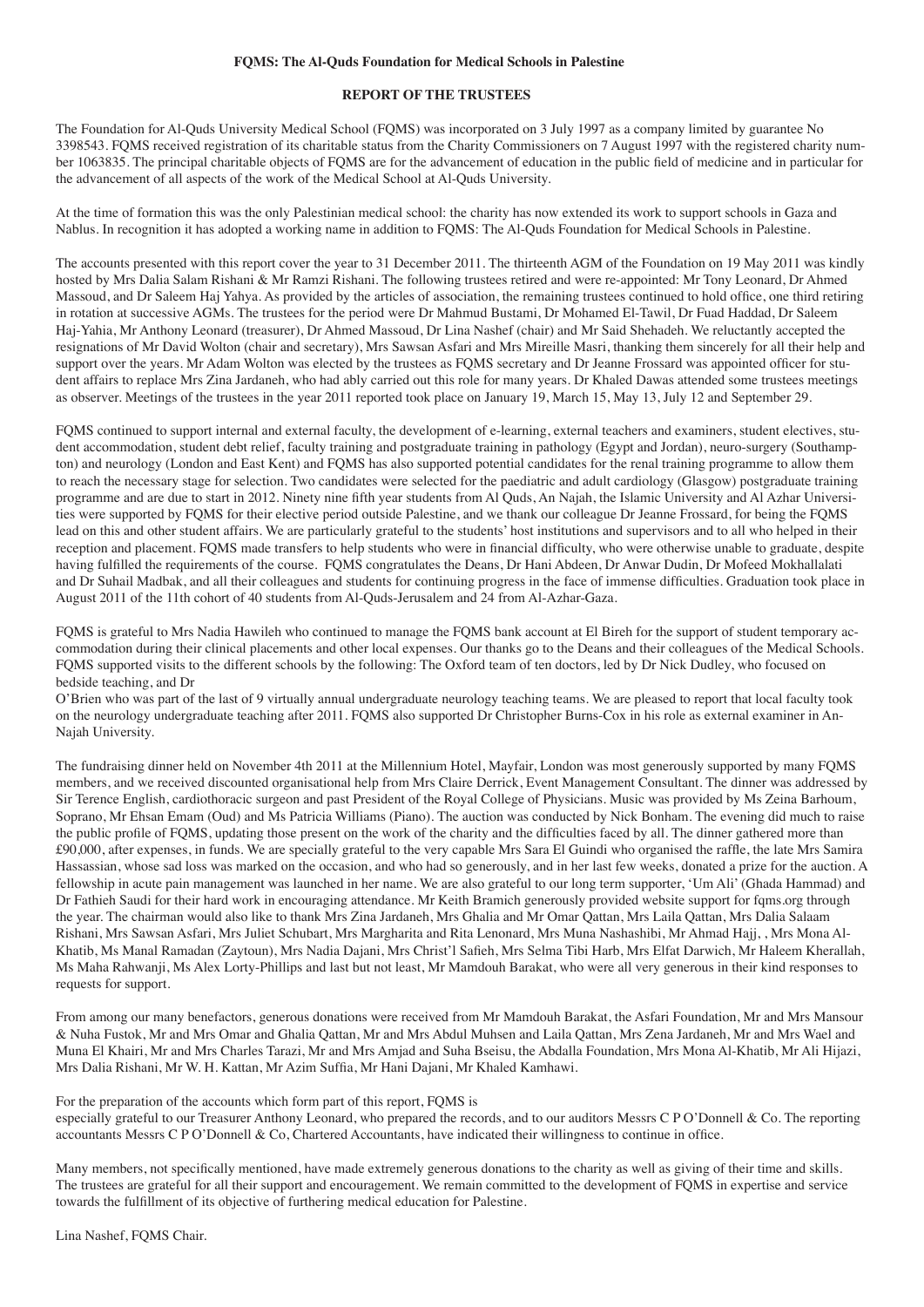# **STATEMENT OF FINANCIAL ACTIVITIES FOR THE YEAR ENDED 31ST DECEMBER 2011**

|                                                                                                                 | <b>Note</b> | 2011<br><b>Unrestricted</b><br><b>Funds</b><br>£ | 2010<br>Unrestricted<br><b>Funds</b><br>£ |
|-----------------------------------------------------------------------------------------------------------------|-------------|--------------------------------------------------|-------------------------------------------|
| <b>INCOME &amp; EXPENDITURE</b>                                                                                 |             |                                                  |                                           |
| <b>Incoming Resources</b><br>Member's Subscriptions<br>Donations & Other Income<br><b>Exchange Rate Reserve</b> |             | 121,276<br>2,878                                 | 136,257<br>(30,702)                       |
| <b>Total Incoming Resources</b>                                                                                 |             | 124,154                                          | 105,555                                   |
| <b>Resources Expended</b>                                                                                       | 5           |                                                  |                                           |
| Direct Charitable Expenditure<br>Management and                                                                 | 5.1         | 181,027                                          | 180,864                                   |
| Administration of the Charity                                                                                   | 5.2         | 1,443                                            | 3,728                                     |
| <b>Total Resources Expended</b>                                                                                 |             | 182,470                                          | 184,592                                   |
| Net Income for the Year                                                                                         |             | (58,316)                                         | (79,037)                                  |
| Balances brought forward at<br>31st December 2010                                                               |             | 793,966                                          | 873,003                                   |
| <b>Balances carried forward at</b><br>31st December 2011                                                        |             | 735,650                                          | 793,966                                   |

## **BALANCE SHEET AS AT 31ST DECEMBER 2011**

|                              | <b>Note</b>    | 2011<br>£ | 2010<br>£ |
|------------------------------|----------------|-----------|-----------|
| <b>CURRENT ASSETS</b>        |                |           |           |
| Cash at Bank                 | 2,6            | 717,511   | 794,746   |
| <b>Debtors</b>               | $\overline{4}$ | 33,930    |           |
| Creditors: Amounts falling   |                |           |           |
| due within one year          | 3              | (15,791)  | (780)     |
| NET CURRENT ASSETS           |                | 735,650   | 793,966   |
| <b>CAPITAL AND RESERVES</b>  |                |           |           |
| <b>Unrestricted Funds</b>    | 4.1, 6         | 735,650   | 793,966   |
| <b>Exchange Rate Reserve</b> | 4.2            |           |           |
|                              |                | 735,650   | 793,966   |